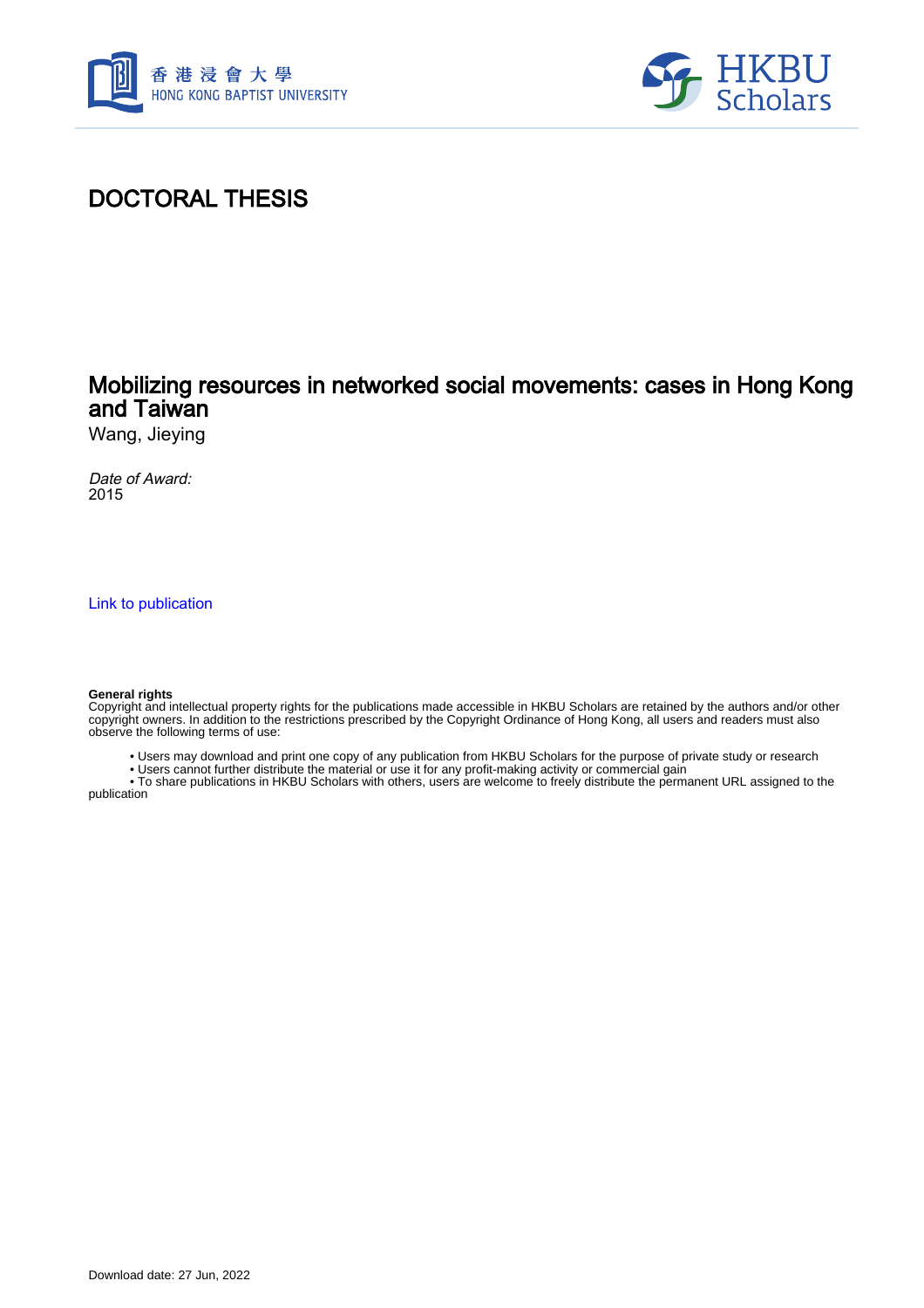# **Mobilizing Resources in Networked Social Movements**

## **- Cases in Hong Kong and Taiwan**

**WANG Jieying**

# **A thesis submitted in partial fulfillment of the requirements**

**for the degree of**

**Doctor of Philosophy**

**Principal Supervisor: Dr. LEE Alice Y.L.**

**Hong Kong Baptist University**

**August 2015**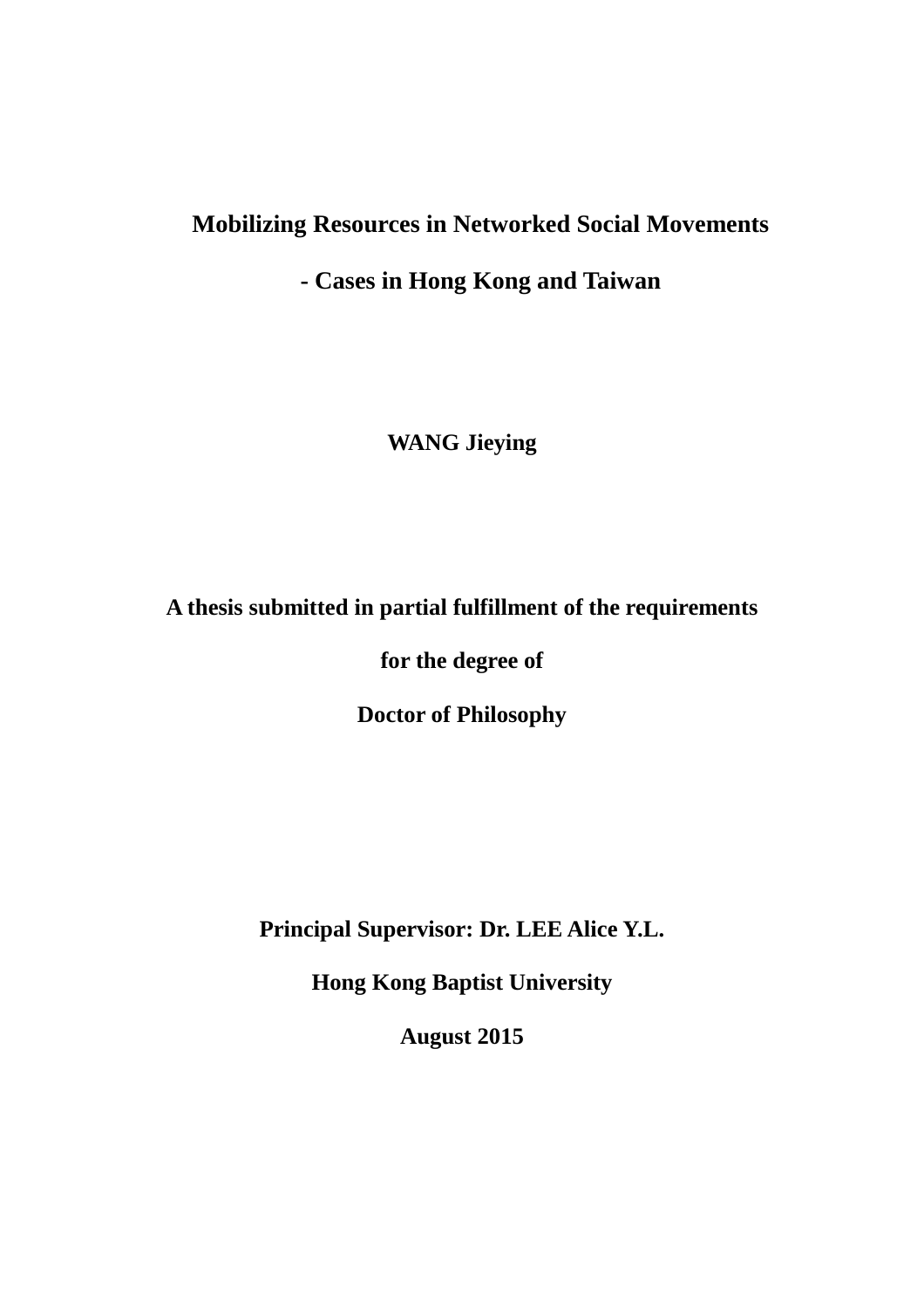### **DECLARATION**

<span id="page-2-0"></span>I hereby declare that this thesis represents my own work which has been done after registration for the degree of PhD at Hong Kong Baptist University, and has not been previously included in a thesis, dissertation submitted to this or other institution for a degree, diploma or other qualification.

Signature:

Date: August, 2015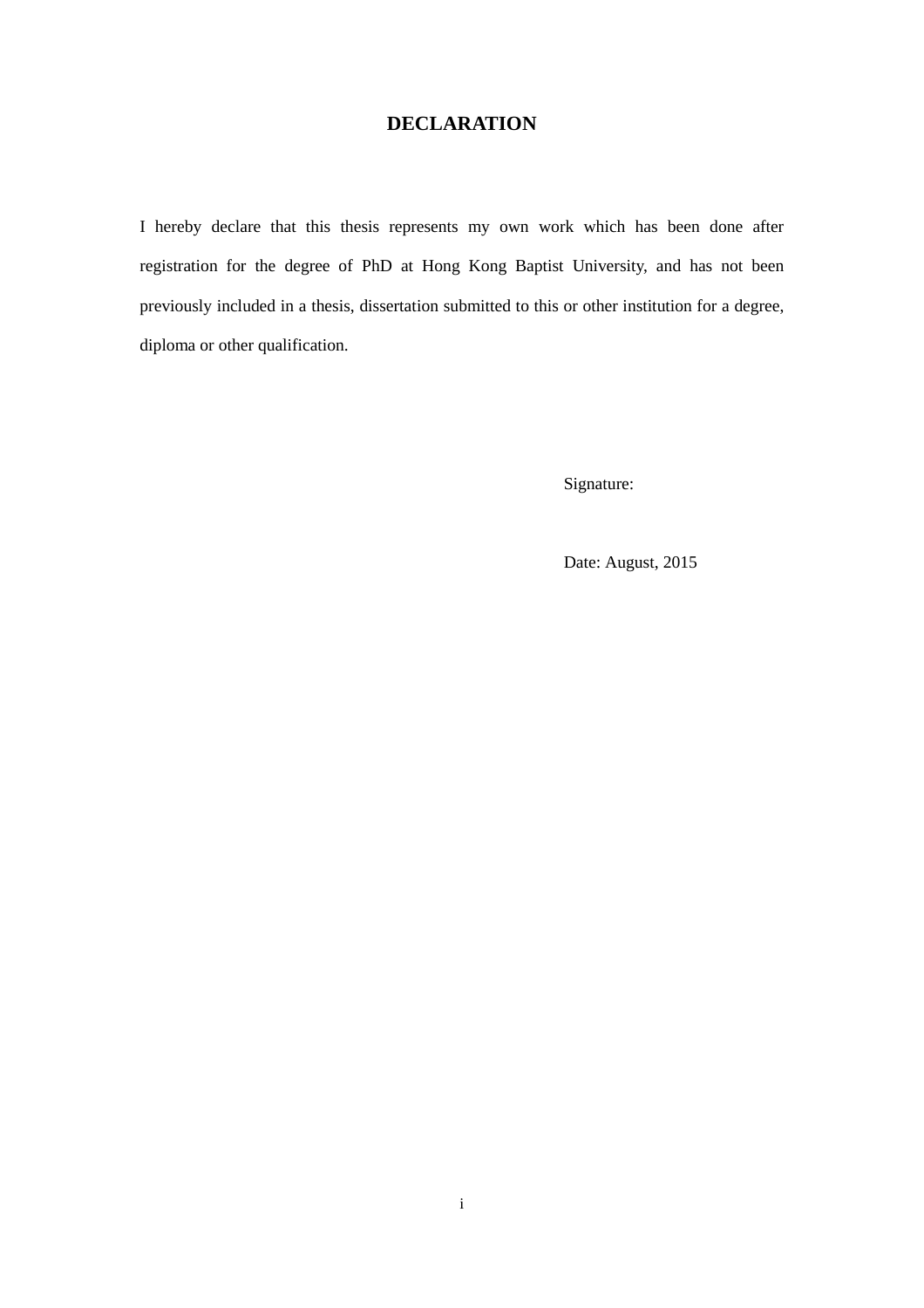### <span id="page-3-0"></span>**ABSTRACT**

The study examines social movement resource mobilization in the age of the network society. In the traditional model of Resource Mobilization Theory (RMT), material and human resources, as well as the legitimacy gained for a movement from the mass media, play crucial roles in mobilization. In the contemporary epoch of informationalism and network society, a large variety of instant communication technologies penetrate everyday life, bringing a lifestyle characterized by the intensive integration between technologies and social life. By studying the cases of two recent social movements, which witnessed the networking of different organizations/individuals and their wide use of new technologies, this research tries to identify what sorts of movement resources are employed in the mobilization process, and what the resource mobilization process is like in the paradigm of informationalism and network society.

Regarding the traditional RMT, scholars identified the missing link between the movement side and the general public in terms of empathy arousal. Despite that political opportunity process theorists largely added contextual elements, they concentrated on mainstream political institutional change, but still neglecting the role of historical and social culture, and people's role as active agency. In this study, the author also integrates the cultural aspects as a type of immaterial resource to produce a broader look into movement resources.

The two cases investigated are: the anti-moral-and-national-education movement (anti-M&N) in Hong Kong and the anti-media-monopoly movement (anti-monopoly) in Taiwan. This research was conducted using a qualitative approach, employing indepth interviews and archive study as the major methods.

Results show that the traditional resources, such as resource-rich movement organizations, professionals and those possessing fruitful movement experiences are still indispensable. However, it is noteworthy that technologically adept activists have gained an increasingly important position. Their tech-savvy capabilities make them at once information archivist, movement message translator and disseminator. In addition, their heavy use of online platforms has facilitated groups which lack resources to "out-source" the provision of resources to a rhizomatic movement network. In this sense, with networking taking place between those who possess resources and the tech-savvy activists, between the core and the rhizomatic participants, a networked alliance has been formed as an important resource to today's social movements. In traditional resource mobilization theory, the mass media was regarded as an important source to legitimize the movement. In these cases, besides the legitimacy gained from certain types of mass media, the activists also presented the movement's messages strategically, by bridging the movements with social expectation and embedding in the historical context. By this means, the activists drew wider attention to anxieties about identity. In the light of the fact that Hong Kong and Taiwan are in the eye of the storm against the backdrop of China's rising power, the issue of identity anxiety in these two societies may provide a direction for further research.

**Keywords**: resource mobilization, network society, Hong Kong, Taiwan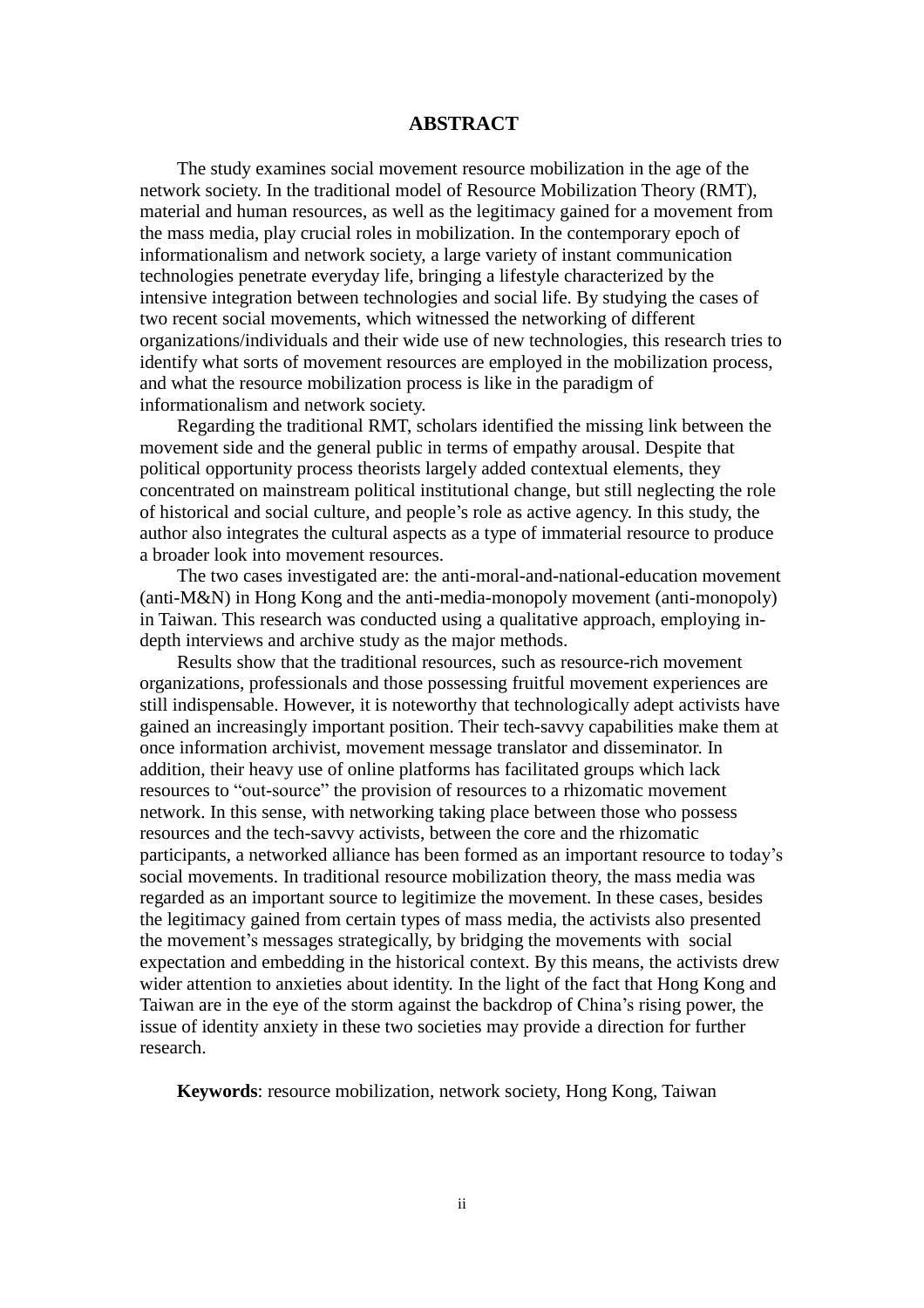#### **ACKNOWLEDGEMENTS**

<span id="page-4-0"></span>When I started writing this thesis, the Sunflower Movement broke out in Taiwan. The brave actions and the slogans that were chanted around the whole occupation site greatly touched my heart. My memory was drawn back to quite a few years ago when I attended a camp in National Chengchi University. During my two-week stay in Taiwan, I had several chances to visit NGOs. It was the first time I received a vivid picture of Taiwan's civil society, which is more colorful than the tourist sights. Thanks to those NGO friends, I was able to get in touch with those involved in the antimedia-monopoly movement. My gratitude is owing to those who shared with me their precious movement experiences during the interviews. Their words not only provided me with the inspiration to keep improving my research, but also encouraged me to fight for my goal.

In the course of writing this thesis, the Umbrella Movement brought a flame to the whole of Hong Kong society. Armed with tech-savvy capabilities, the knowledge acquired from various channels to tackle various political and social questions, as well as the paramount passion to fight for Hong Kong's democratic future, numerous movement participants stood firm on the streets. What I had been contemplating in my research was suddenly vividly revealed in front of my eyes. Among the huge number of Umbrella movement participants, some of them were actually "enlightened" inthe anti-M&N movement. When I was listening to and transcribing what they told me during the interviews, I got a strange feeling of "time travel". It seems that what they perceived and learned from the anti-M&N movement continued to be actualized in the Umbrella Movement. Their interviews and the current movement scene vividly unfolded a new picture of social movements, which helped me to re-examine some of my understandings and clarify my thoughts.

In my six years'studying in Hong Kong Baptist University, I owe my greatest gratitude to my supervisor, Dr. Alice LEE, who has offered me lots of caring and guidance. She has always reminded me to bear in mind "theoretically-driven thinking", that is, to perceive the theoretical significance of a research project. Her bright ideas always gave me inspiration when I got stuck in the research, and good communication between us kept me away from any disorder or panic. My greatest thanks also go to Professor Colin Sparks, for his generous guidance whenever I encountered a bottleneck in my theoretical explorations. His insightful thoughts always give me illumination to drag me from wandering. His humble and humorous attitude has taught me to remember that I am standing on the shoulders of giants.

I also gratefully acknowledge the assistance of the Institute of Sociology in Academia Sinica (Taiwan) which provided me with an opportunity to be a visiting associate there from September to December 2013, during which I conducted my fieldwork and interviews for my dissertation. In the period of my visit, Professor Wu Jieh-Min and Wang Fu-Chang offered me great help in my research and deepened my understanding of Taiwan's political and social ecology. I also would like to thank Prof. Chang Chin-Hwa from National Taiwan University, who generously shared with me her newspaper data regarding the Taiwan anti-media-monopoly movement.

I also thank my dissertation oral examination committee board: Dr. Lo Wai Luk, Dr. Jack Qiu, Dr. Howard Song, Dr. Cherian George, and Dr. Dominic Yeo. Besides the challenges raised during the process of oral defense, what I treasure most are the invaluable comments and suggestions provided by the committee members. With their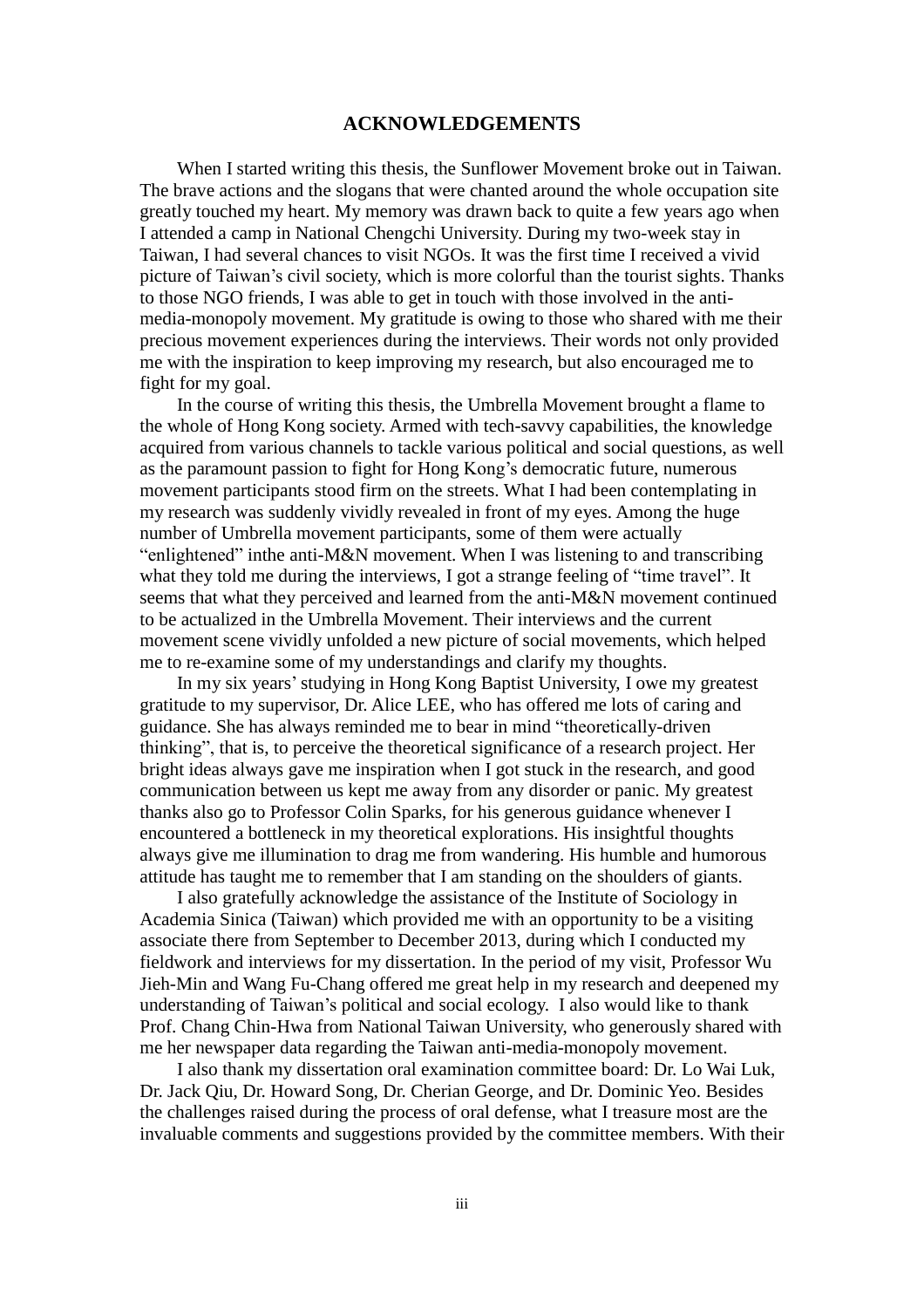suggestions, I can re-arrange my ideas into a better shape and enrich my theoretical argument, which leads to more profound academic contribution.

How can I leave out my dear friends? Crossing the Taiwan straits and meeting a group of noisy but smart friends from Taipei 9<sup>th</sup> floor and CEP has enormously colored my Ph.D. study life. Back in my home, I will always miss the fruitful days in Kowloon Tong CVA809, where I had excellent thoughtful communications with the lovely peers. Their endless encouragement and love have been one of the biggest forces in my endeavor. Special thank also goes to Ms. Eve Cheung who has helped me a great deal throughout the years I have been studying in the School of Communication.

Invaluable support and enduring love from my family constitute the biggest part. I cannot find any words to express my deepest gratitude. My parents have been offered their greatest support to my study, emotionally and financially. If not for their backing, I would have never come this far. Gratitude is also owed to my grandmas and grandfather, and many other family members, for their considerate care in every possible way for over two decades of my lifetime.

Finally, thanks are due to everyone who ever gave me help on my way to success.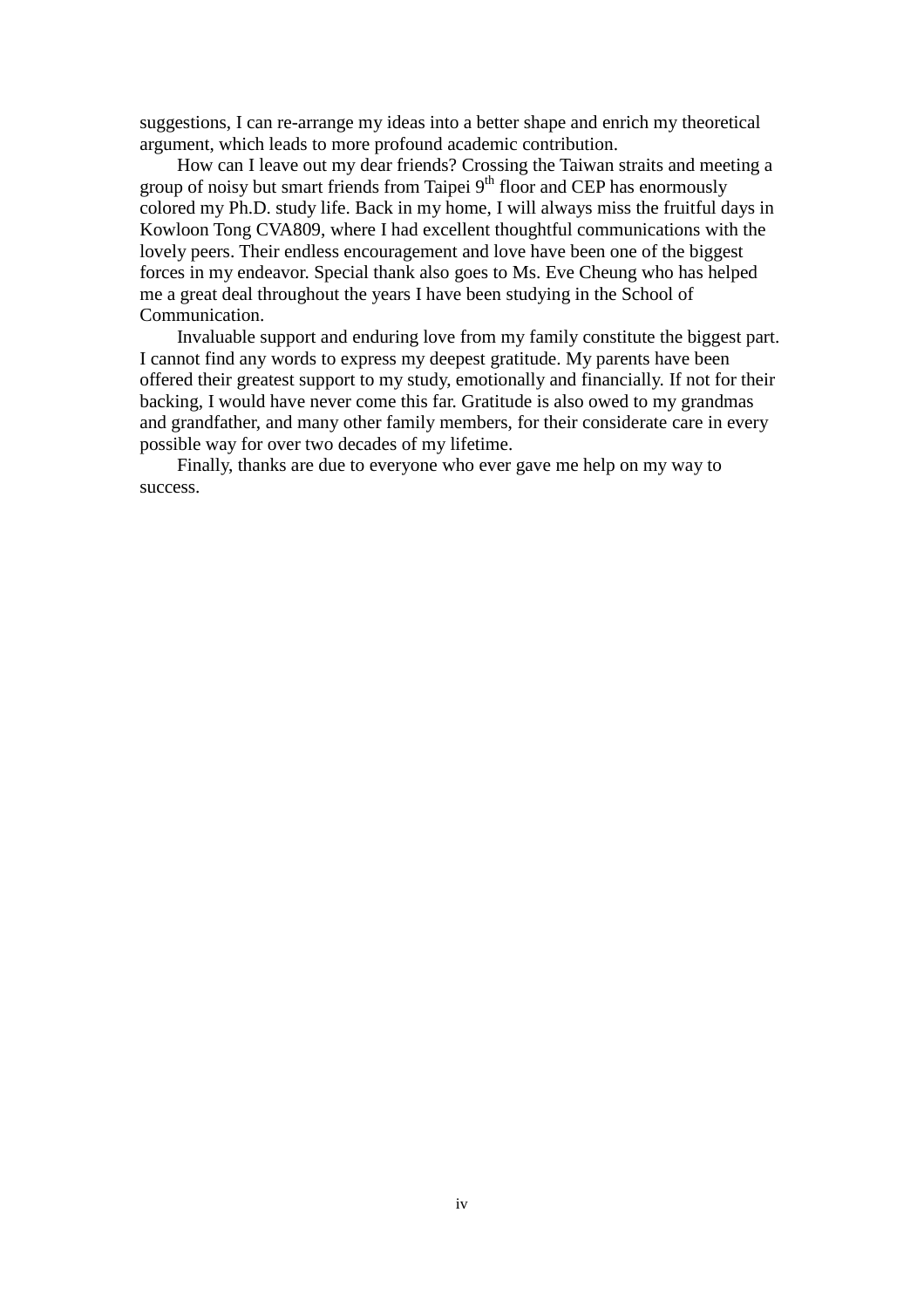|  | <b>Table of Contents</b> |
|--|--------------------------|
|--|--------------------------|

<span id="page-6-0"></span>

| 4.1.2 A brief introduction of social-political status and social movement path 65<br>4.2.1 Hong Kong: Anti-Moral and National Education Movement (anti-M&N) 80 |  |
|----------------------------------------------------------------------------------------------------------------------------------------------------------------|--|
|                                                                                                                                                                |  |
|                                                                                                                                                                |  |